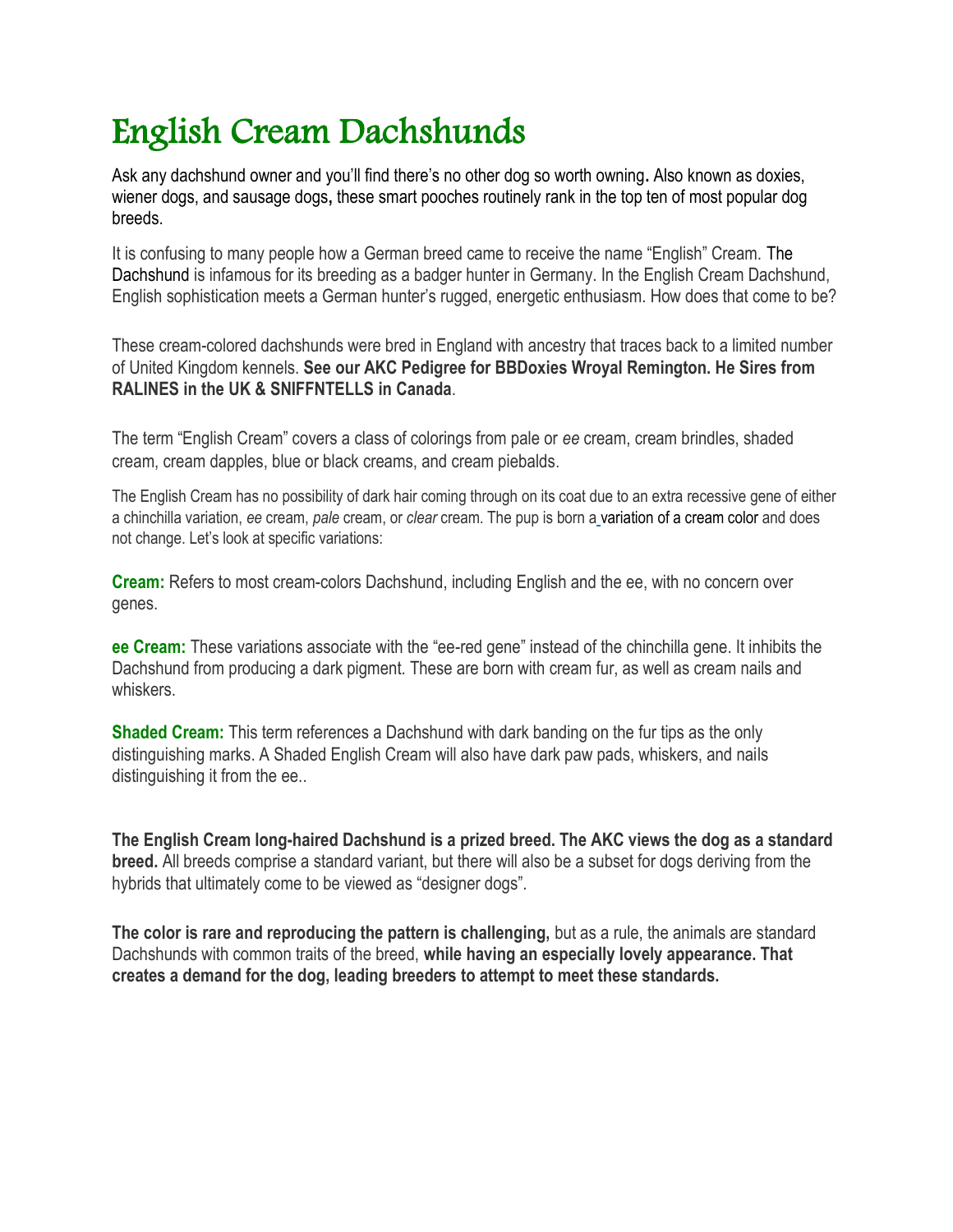#### Why do we have the name English Cream Dachshund?

The English Cream Dachshund also goes by "Blondie Doxie". If the dog is a genuine English Cream Longhaired Dachshund, there will be an imported British Cream in the animal's history.

So many breeders worldwide are producing generations of the Cream Dachshund with no English ancestry. Because of this, often the blonde variation will be referenced as just "cream".

This is especially common in the United States where the Cream is a sought-after variant. A genuine English Cream thus far is only existent in the miniature long-haired variation in America. These dogs have many British Dachshunds associated with their pedigrees.

To purchase one of these purebred pups in the US, a reputable breeder can produce pedigree documentation. If this documentation is not available, you are risking the dog not being of English descent. For example, an American Cream often has a slight reddish hue.

## English Cream Dachshund Temperament

Official scientific research isn't available to show a designation from the English Cream Long-haired Dachshund from the standard Dachshund in regards to temperament or other behaviors. The only evidence available is anecdotal from those who own the animals.

Pet parents suggest an English Cream Dachshund is among the most "laid-back" of the breed. The consensus among parents is these pups are known to be pleasant, mild-mannered, and sweet. A standard Doxie is known for a more independent, stubborn streak. The cream-colored Dachshund is less stubborn with a greater sense of loyalty and calmness, even in new situations. However, there are some comparable traits to the standard Doxie

- **Burrow:** A Dachshund is born to dig and these variants are no different. The English Cream Dachshund has the same instinct of hunting and burrowing to reach hiding places.
- **Vocal:** As with all Dachshunds, the English Cream is quick to alert their family when danger is present, requiring early training to teach what is appropriate and what is not so much.
- **The Chase:** With their natural prey drive, English Creams are known to have the chasing instinct, requiring supervision to ensure they do not flee.
- **Intelligent:** Dachshunds are brilliant regardless of the variant and carry a desire to please their parents, reacting well to training when done early and positively.
- **Affectionate:** The dog is an exceptionally loving pup, incapable of betrayal with a strong desire to be around her humans, making her an excellent family dog. (As with all pets, always supervise around children and other pets.)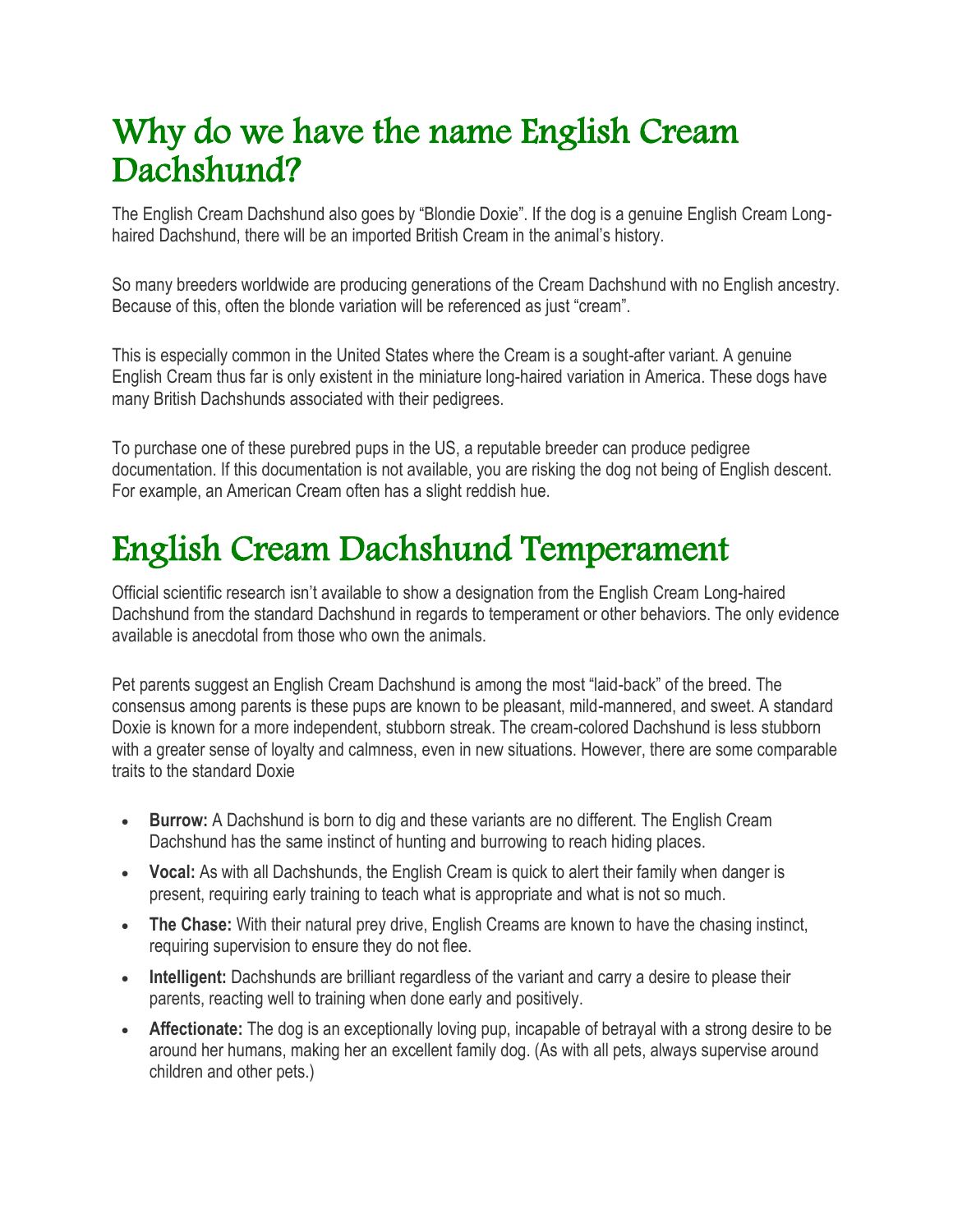#### English Cream vs American Cream: What's the Difference?

The American Cream Dachshund is comparable in appearance to the genuine English Cream despite being substantially different. The coloring in the coat comes from a unique gene with the outcome being a "red dilute" appearance, very light in color.

When born, American Creams are exceptionally light in color. With maturity, the coat begins to take on a more prominently reddish hue. With an authentic English Cream Dachshund, there will be no red coloring. It's important to note that every dog, even those very pale variants showing even a hint of red undertone, is not an English Cream.

There are light red Dachshunds referred to as American Creams, which can include smooth or short-haired Creams. With these dogs, there are three genetic possibilities including the "Dominant Red Gene", "Recessive Red Gene", and "Blue Dilution Gene".

## How Can You Tell an Authentic English Cream?

A genuine English Cream Long-haired Dachshund warrants a higher price point than other variants due to the limited number of reputable, authentic, available breeders. The scarcity of these dogs with a genuine pedigree is adding to the costs.

Those familiar with the variation can account that an authentic English Cream has a specific look. Those who become acquainted with the specimen will be able to differentiate and English from those who are not. If you cannot do this, here are some ways to help you determine authentic English Cream Long-haired Dachshunds:

- The authentic animal will only have long hair.
- These are very light cream colors with only a yellow undertone. Some compare it to an eggshell color.
- A key indicator is proof that the dog will have a solid cream coat that stays throughout its lifespan and does not alter as the years pass.
- A true English Cream newborn is black with the cream color developing gradually over time. Regardless of the shading remaining, "English Cream" is still the designation. The exception to this is the "Clear Cream" which are born pale and darken over time.
- A genuine English Cream will have black nails and a nose with dark brown eyes.
- The United States will only see authentic English Creams in miniature size.
- There should be a reputable pedigree showing British Cream ancestry.
- There will be *no* red undertones for an English Cream Dachshund